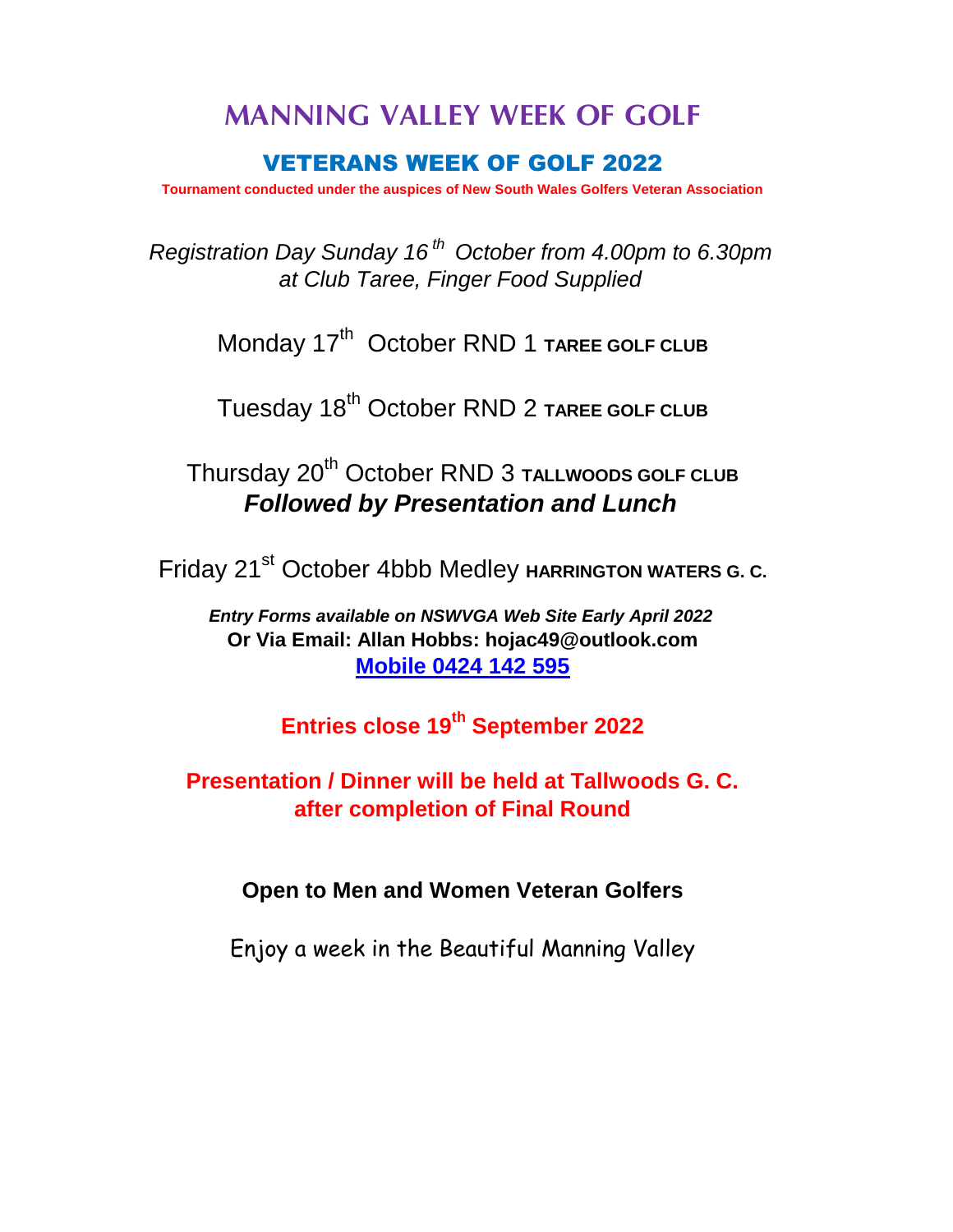## **Note: Entrants who are not Financial Vet Members could join NSWVGA by paying an additional \$5.00 MANNING VALLEY WEEK OF GOLF………2022…........NOMINATION FORM**

| <b>PLAYER 1 NAME</b>                                                          |                                           |                       |                                                               |                        |                  |                                            |                     |                 |  |  |
|-------------------------------------------------------------------------------|-------------------------------------------|-----------------------|---------------------------------------------------------------|------------------------|------------------|--------------------------------------------|---------------------|-----------------|--|--|
| POSTAL ADDRESS                                                                |                                           |                       |                                                               |                        |                  |                                            |                     |                 |  |  |
| PHONE NUMBER                                                                  |                                           |                       |                                                               |                        |                  |                                            |                     |                 |  |  |
| <b>EMAIL ADDRESS</b>                                                          |                                           |                       |                                                               |                        |                  |                                            |                     |                 |  |  |
| <b>GOLF LINK NUMBER</b>                                                       |                                           |                       |                                                               |                        |                  |                                            |                     |                 |  |  |
|                                                                               |                                           | <b>PLAYING MONDAY</b> |                                                               |                        |                  | <b>PLAYING TUESDAY</b>                     |                     |                 |  |  |
| <b>WALK</b>                                                                   | <b>HIRE CART</b>                          | <b>OWN CART</b>       | <b>BIKE</b>                                                   | <b>WALK</b>            | <b>HIRE CART</b> | OWN CART                                   | <b>BIKE</b>         |                 |  |  |
|                                                                               |                                           |                       |                                                               |                        |                  |                                            |                     |                 |  |  |
|                                                                               |                                           |                       |                                                               |                        |                  |                                            |                     |                 |  |  |
| <b>PLAYING THURSDAY</b>                                                       |                                           |                       | PLAYING FRIDAY 4BBB MEDLEY<br><b>HIRE CART</b><br><b>BIKE</b> |                        |                  | <b>OWN CART</b>                            | <b>BIKE</b>         |                 |  |  |
| WALK                                                                          | <b>HIRE CART</b>                          | <b>OWN CART</b>       |                                                               | WALK                   |                  |                                            |                     |                 |  |  |
|                                                                               |                                           |                       |                                                               |                        |                  |                                            |                     |                 |  |  |
|                                                                               |                                           | ANYTIME               |                                                               |                        | Monday 7.30am to |                                            | Thursday            |                 |  |  |
|                                                                               | PREFERRED TEE TIMES<br>(Please X the Box) |                       | 9.30am<br>Tuesday 7.30am to                                   |                        |                  |                                            | Shotgun<br>Start at | Friday T. B. A. |  |  |
|                                                                               |                                           |                       |                                                               |                        | 10.00am          |                                            | 8.00 am             |                 |  |  |
| <b>PLAYER 2 NAME</b>                                                          |                                           |                       |                                                               |                        |                  |                                            |                     |                 |  |  |
| POSTAL ADDRESS                                                                |                                           |                       |                                                               |                        |                  |                                            |                     |                 |  |  |
| PHONE NUMBER                                                                  |                                           |                       |                                                               |                        |                  |                                            |                     |                 |  |  |
| <b>EMAIL ADDRESS</b>                                                          |                                           |                       |                                                               |                        |                  |                                            |                     |                 |  |  |
| <b>GOLF LINK NUMBER</b>                                                       |                                           |                       |                                                               |                        |                  |                                            |                     |                 |  |  |
| <b>PLAYING MONDAY</b>                                                         |                                           |                       |                                                               | <b>PLAYING TUESDAY</b> |                  |                                            |                     |                 |  |  |
| <b>WALK</b>                                                                   | <b>HIRE CART</b>                          | <b>OWN CART</b>       | <b>BIKE</b>                                                   | <b>WALK</b>            | <b>HIRE CART</b> | <b>OWN CART</b>                            | <b>BIKE</b>         |                 |  |  |
|                                                                               |                                           |                       |                                                               |                        |                  |                                            |                     |                 |  |  |
|                                                                               |                                           |                       |                                                               |                        |                  | PLAYING FRIDAY 4BBB MEDLEY                 |                     |                 |  |  |
| <b>PLAYING THURSDAY</b><br><b>HIRE CART</b><br><b>OWN CART</b><br><b>WALK</b> |                                           |                       | HIRE CART<br><b>BIKE</b><br><b>WALK</b>                       |                        |                  | OWN CART                                   | <b>BIKE</b>         |                 |  |  |
|                                                                               |                                           |                       |                                                               |                        |                  |                                            |                     |                 |  |  |
|                                                                               |                                           |                       |                                                               |                        |                  |                                            |                     |                 |  |  |
| ANYTIME<br>PREFERRED TEE TIMES<br>(Please X the Box)                          |                                           |                       | Monday 7.30am to<br>9.30am<br>Tuesday 7.30am to<br>10.00am    |                        |                  | Thursday<br>Shotgun<br>Start at<br>8.00 am |                     | Friday T. B. A. |  |  |